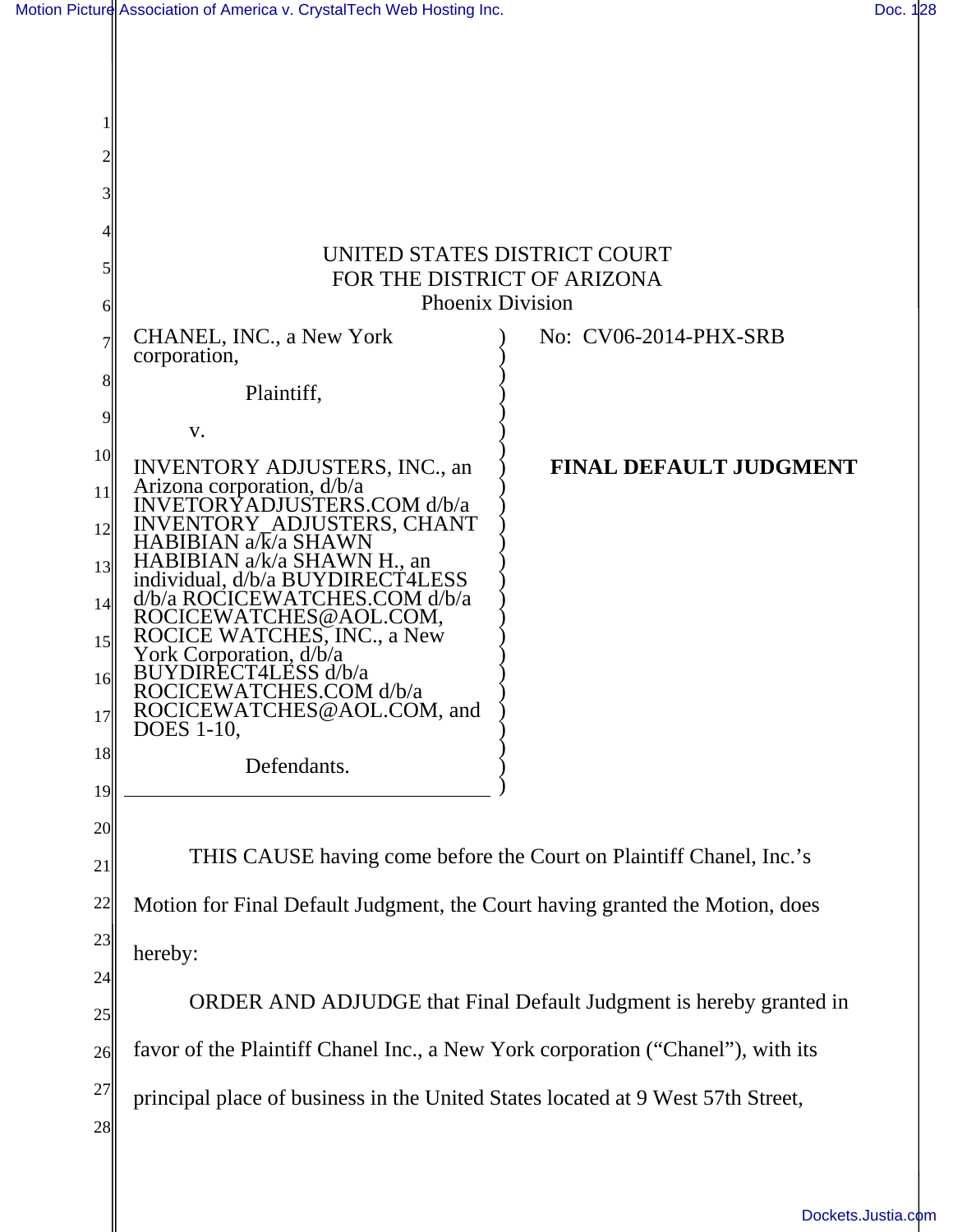| 1                   | New York, New York 10019, and against Defendant Chant Habibian a/k/a Shawn        |  |  |
|---------------------|-----------------------------------------------------------------------------------|--|--|
| $\overline{c}$<br>3 | Habibian a/k/a Shawn H. d/b/a BuyDirect4Less d/b/a RocIceWatches.com d/b/a        |  |  |
| 4                   | RocIceWatches@aol.com, last known to be residing at 5601 Kennedy Blvd., #6G,      |  |  |
| 5                   | West New York, New Jersey 07093, and Defendant RocIce Watches, Inc. d/b/a         |  |  |
| 6                   | BuyDirect4Less d/b/a RocIceWatches.com d/b/a RocIceWatches@aol.com, with          |  |  |
| 7<br>8              | its place of business located at 623 Gorge Road, Cliffside Park, New Jersey 07010 |  |  |
| 9                   | (collectively "Defendants");                                                      |  |  |
| 10                  | IT IS FURTHER ORDERED AND ADJUDGED:                                               |  |  |
| 11<br>12            | Pursuant to 15 U.S.C. § 1117(c) Chanel is awarded statutory damages<br>1.         |  |  |
| 13                  | against Defendants, jointly and severally, in the amount of One                   |  |  |
| 14                  | Million One Hundred Fifty Thousand, Two Hundred Eighty-Nine                       |  |  |
| 15                  | Dollars and Twenty-Four Cents (\$1,155,780.19), for which let                     |  |  |
| 16<br>17            | execution issue;                                                                  |  |  |
| 18                  | Pursuant to 15 U.S.C. § 1117(b) Chanel is awarded its attorney's fees<br>2.       |  |  |
| 19                  | against Defendants, jointly and severally, in the amount of Thirty-               |  |  |
| 20<br>21            | Three Thousand Six Hundred Eleven Dollars and Fifty Cents                         |  |  |
| 22                  | (\$33,611.50), for which let execution issue;                                     |  |  |
| 23                  | Pursuant to 15 U.S.C. § 1117(b) Chanel is awarded its investigative<br>3.         |  |  |
| 24<br>25            | fees against Defendants, jointly and severally, in the amount of Six              |  |  |
| 26                  | Thousand Six Hundred Sixty-Seven Dollars and Twenty-One Cents                     |  |  |
| 27                  | $(\$6,667.21)$ , for which let execution issue;                                   |  |  |
| 28                  |                                                                                   |  |  |

2